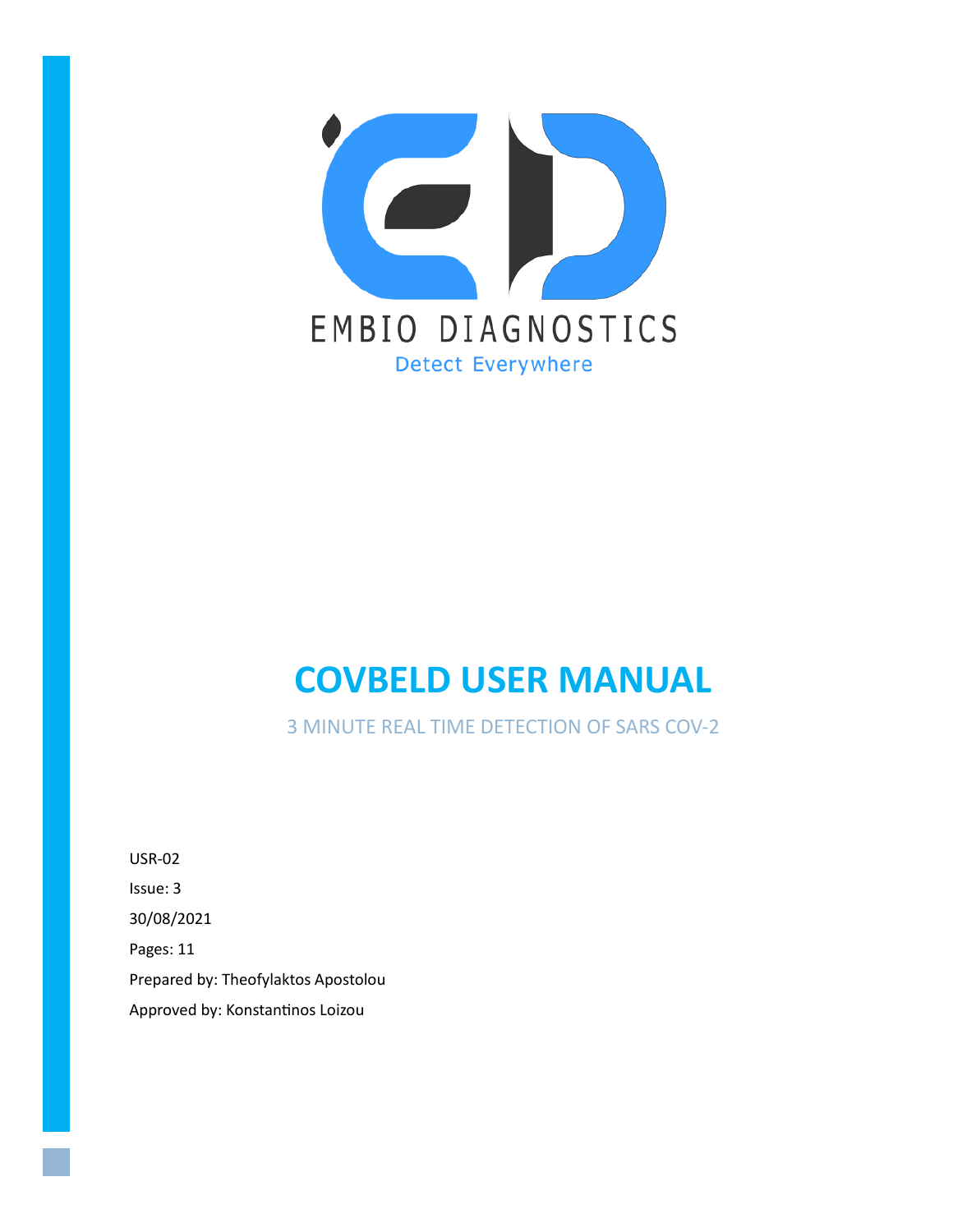

### **Intended Use**

# *For use under the Emergency Use Authorization (EUA) only For in vitro diagnostic use*

The CovBELD (CoronaVirus BELD) test is a cell-based assay that is used with the BELD instrument intended for the qualitative detection of the S1 spike protein antigen from SARS-CoV-2 in nasopharyngeal (NP) and nasal (NS) swab specimens after the swabs have been added to viral transport media from individuals who are suspected of COVID-19 by their healthcare provider.

Results are for the identification of SARS-CoV-2 S1 spike protein antigen. Antigen is generally detectable in upper respiratory specimens during the acute phase of infection. Positive results indicate the presence of viral antigens, but clinical correlation with patient history and other diagnostic information is necessary to determine infection status. Positive results do not rule out bacterial infection or co-infection with other viruses. The agent detected may not be the definite cause of disease.

Negative results should be treated as presumptive and confirmed with a molecular assay, if necessary for patient management. Negative results do not rule out COVID-19 and should not be used as the sole basis for treatment or patient management decisions, including infection control decisions. Negative results should be considered in the context of a patient's recent exposures, history and the presence of clinical signs and symptoms consistent with COVID-19.

#### **Sample collection and handling SAMPLE COLLECTION**

#### *Nasal Swab Sample*

To collect a nasal swab sample, carefully insert the swab into the nostril that presents the most secretion under visual inspection. Using gentle rotation, push the swab until resistance is met at the level of the turbinates {less than one inch into the nostril). Rotate the swab several times against the nasal wall then remove it from the nostril.

#### *Nasopharyngeal Swab Sample*

To collect a nasopharyngeal swab sample, carefully insert the swab into the nostril that presents the most secretion under visual inspection. Keep the swab near the septum floor of the nose while gently pushing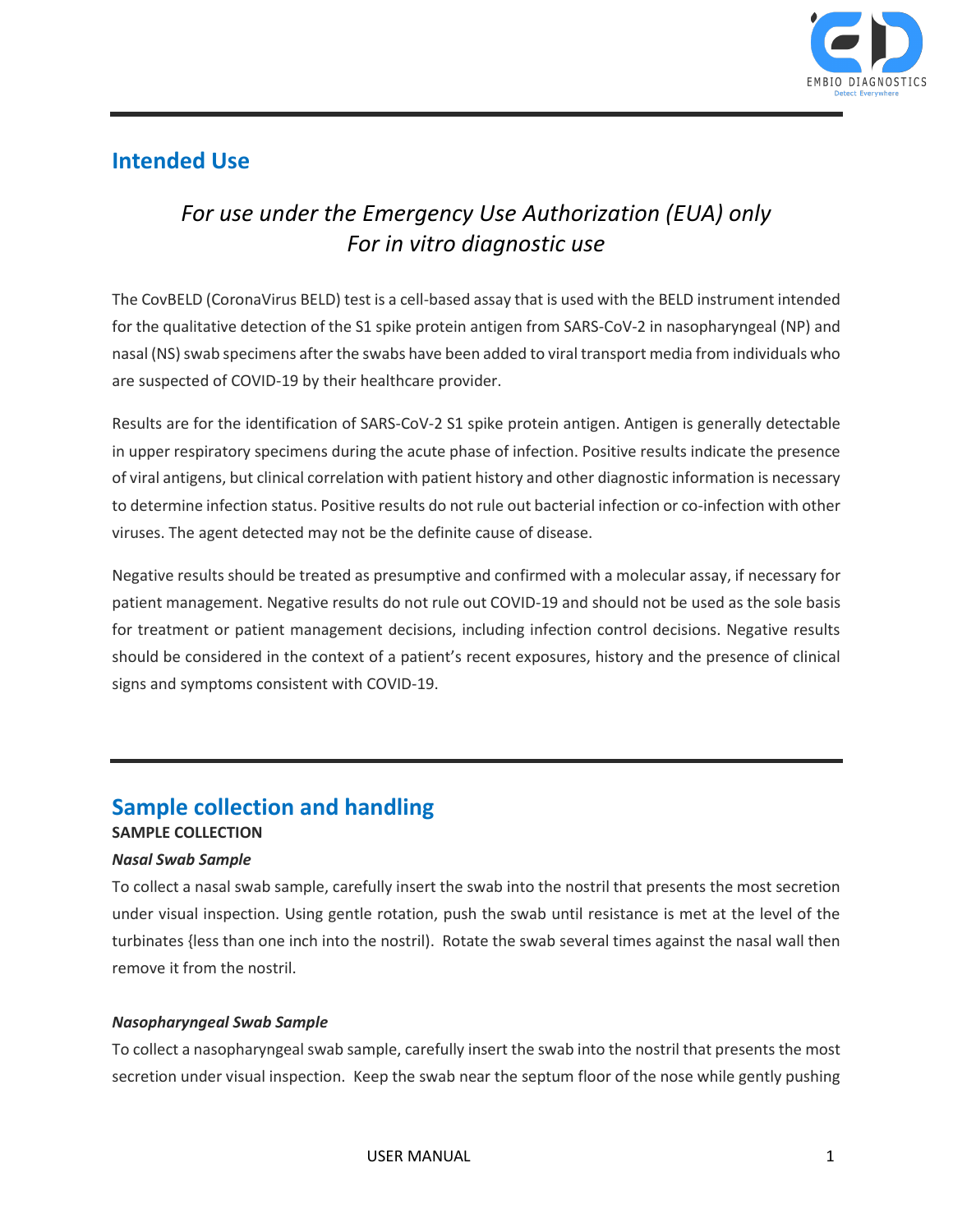

the swab into the posterior nasopharynx. Rotate the swab several times then remove it from the nasopharynx.

#### **SAMPLE TRANSPORT AND STORAGE**

Samples should be tested as soon as possible after collection. Based on data generated with influenza virus, nasal or nasopharyngeal swabs are stable for up to 24-hours at room temperature or 2° to 8°C.

If transport of samples with viral transport medium {VTM) is required, minimal dilution of the sample is recommended, as dilution may result in decreased test sensitivity. While holding the swab, the cap from the tube. Insert the swab into the tube and gently rotate the swab into the viral transport medium for 2- 3 time and remove it. Based on data generated with influenza virus, nasal or nasopharyngeal swabs in VTM are stable for up to 72-hours at 2° to 8C.

**Note:** When using viral transport medium {VTM), it is important to ensure that the VTM containing the sample is warmed to room temperature. Cold samples can lead to erroneous or invalid results. Several minutes will be required to bring a cold sample to room temperature.

## **Test procedure**

*All clinical samples must be at room temperature before beginning the assay.*

#### **BIOSENSOR MEASUREMENT**

**A. Connect the screen-printed electrode with the device and turn on the device. Be sure that the electrodes are aligned with the connectors.**

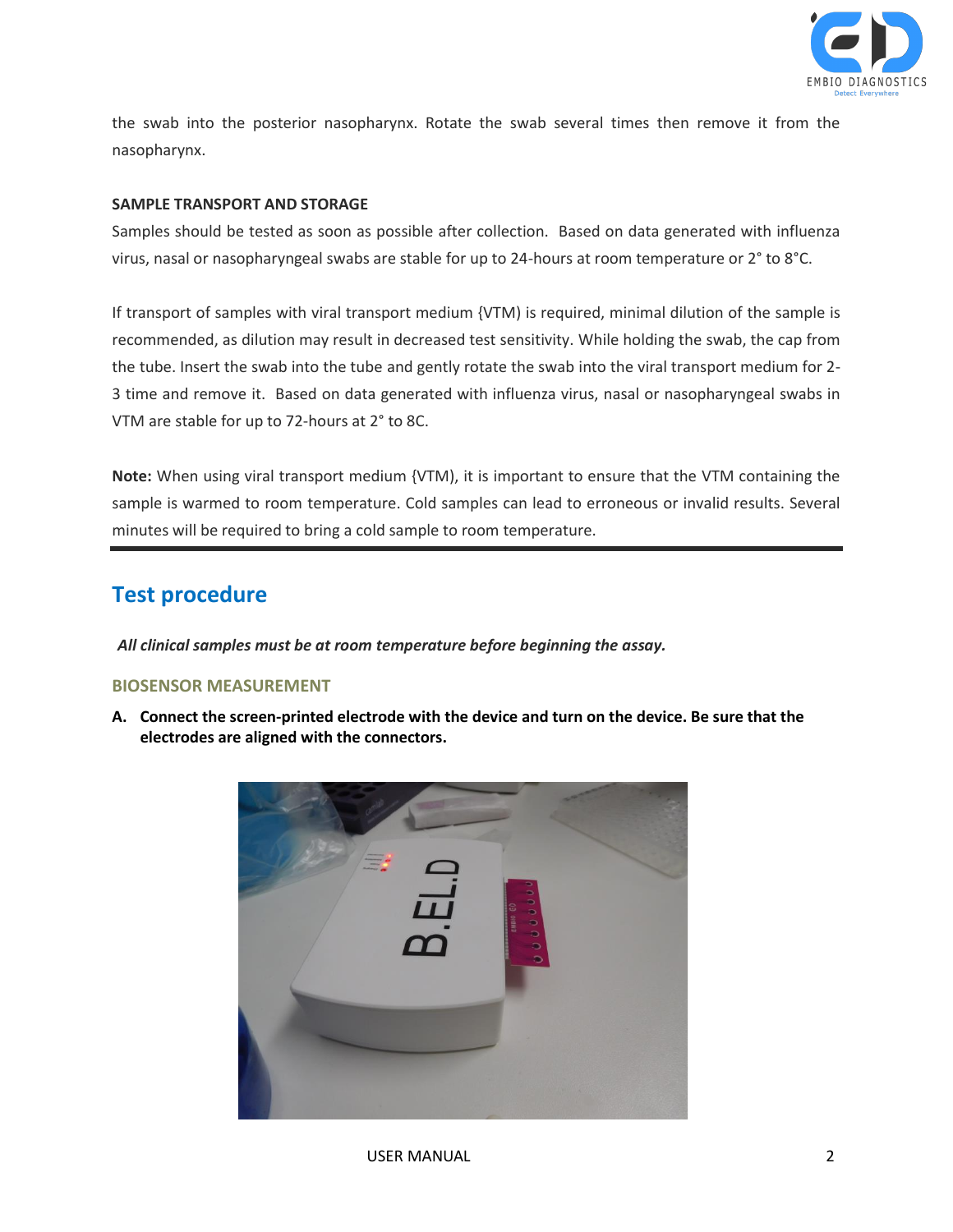



**B. Turn on the bluetooth functionality and location services on your mobile phone, open the application and login**

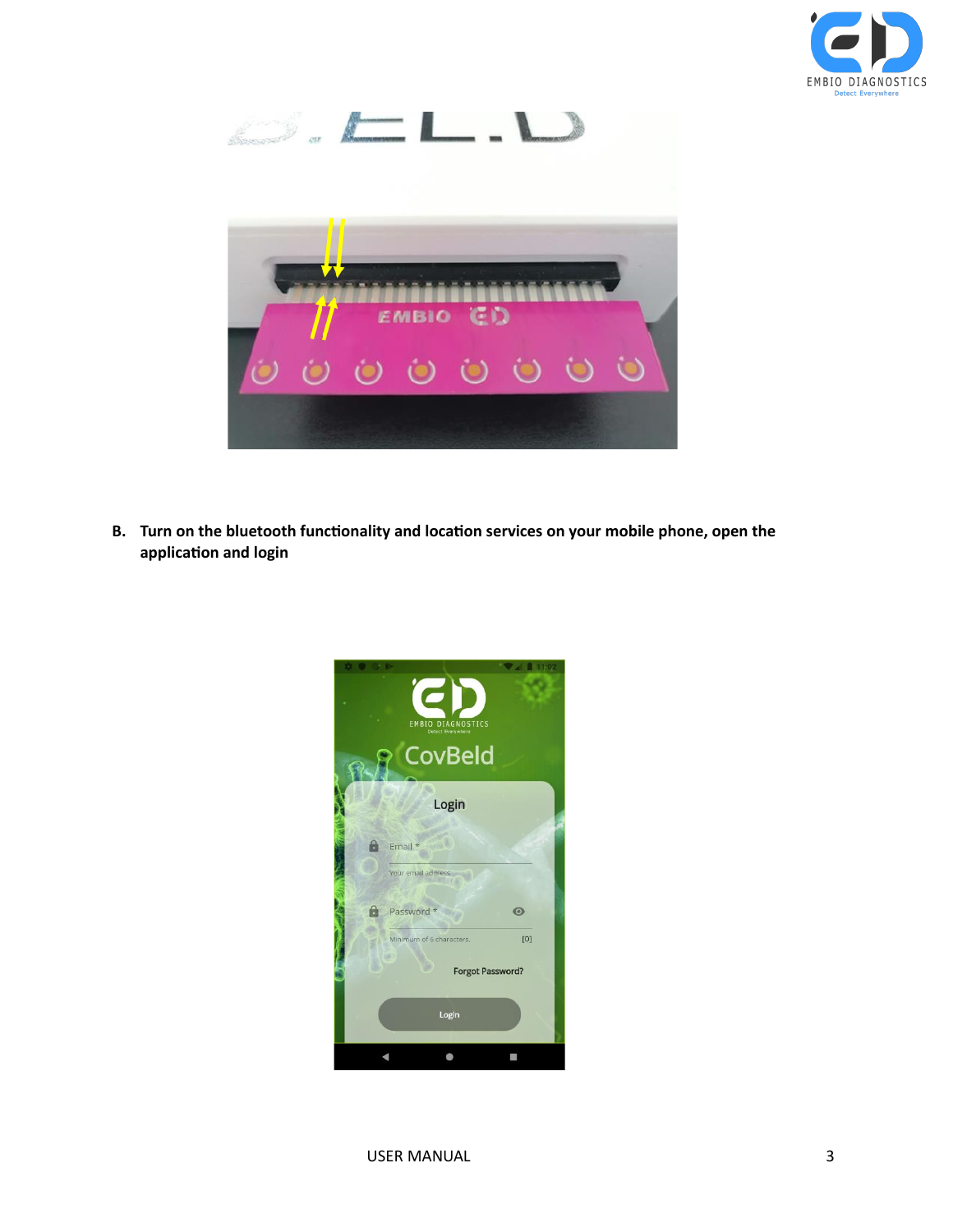

**C. Complete the informations and press Start**

|                           |                     | 10:59        |
|---------------------------|---------------------|--------------|
| ≡ CovBeld                 |                     | Ō            |
|                           | Informations        |              |
| Temperature (IIC)<br>37.4 |                     | <b>DC</b>    |
| <b>Heart Rate</b><br>65   |                     |              |
| Note<br>some extra info   |                     |              |
| Save                      |                     | <b>Start</b> |
| ∦<br>Scan                 | $\equiv$<br>Results | Running      |
|                           |                     |              |

**D. Press the search command and connect the application to the device**

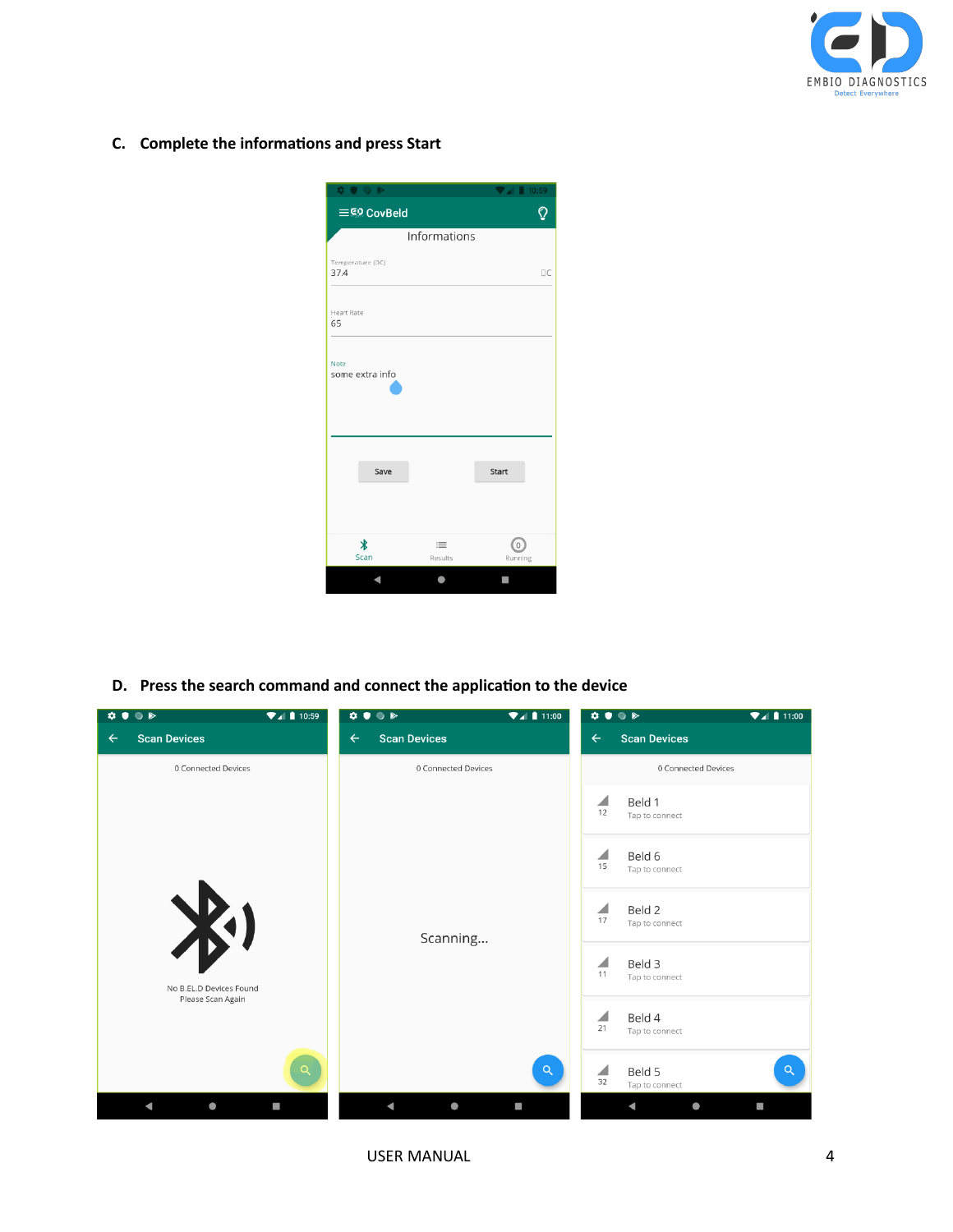

**E. Fill the appropriate fields and press Start**

| $\mathbf{a}$<br>$\bullet\blacktriangleright$ | 11:00<br>n                    |
|----------------------------------------------|-------------------------------|
| $\leftarrow$<br><b>Beld 1</b>                |                               |
|                                              |                               |
| <b>Measurment Informations</b>               |                               |
| Sample<br>Covid-19                           |                               |
| Sample Level<br>0                            |                               |
| Measuring Time (min)                         | 3.0                           |
| Known Result<br>Unknown                      |                               |
| <b>Additional Informations</b>               |                               |
| Ξ<br>Clear                                   | $\rightarrow$<br><b>Start</b> |
|                                              |                               |

**F. START the measurement and then add 20μl of the sample onto channels 1- 6 with a multichannel or single-channel automatic pipette**

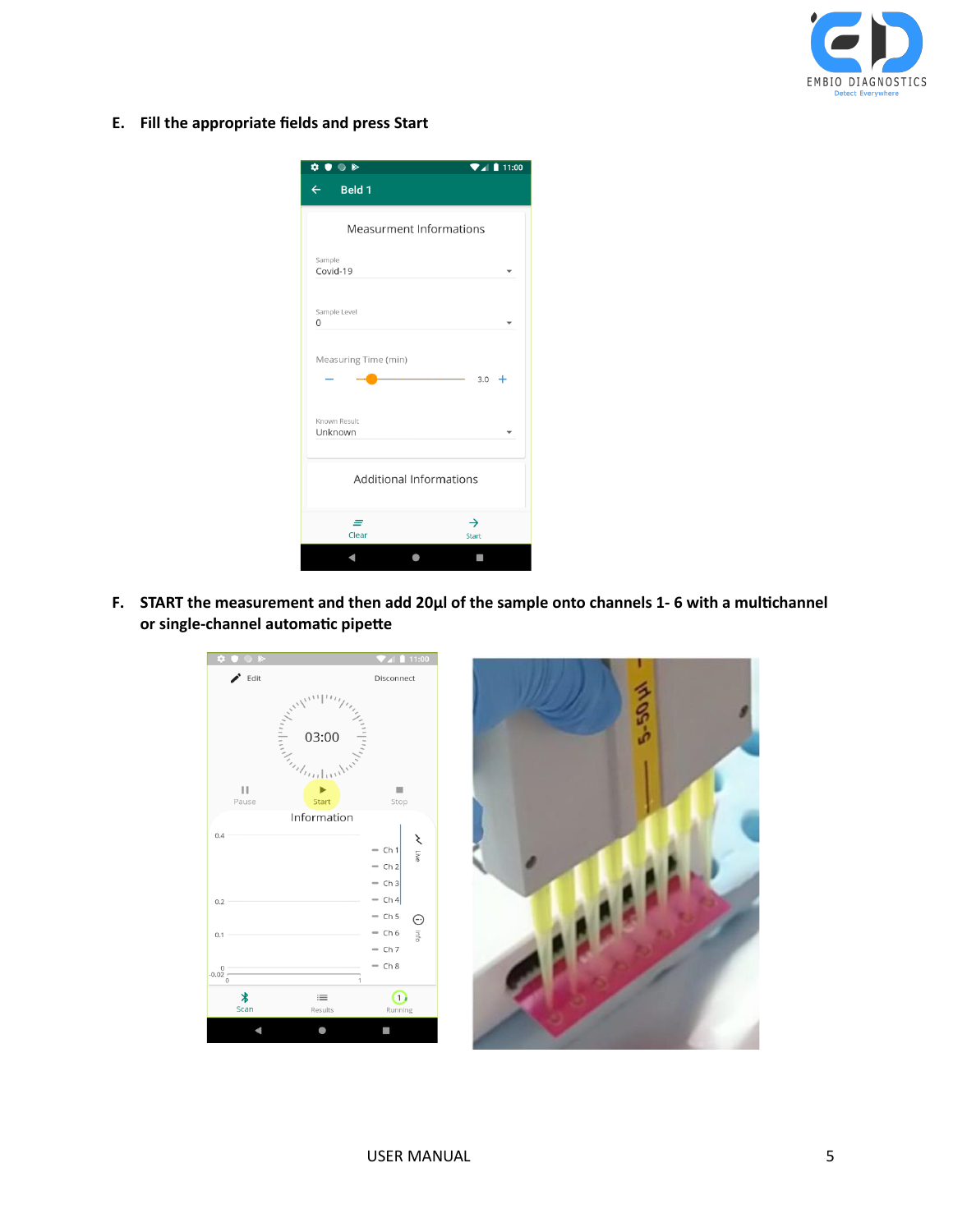

**ATTENTION, if the lines on the chart do not appear after pressing the start button do not add the sample. Stop the measurement and start it again (a). Ensure that the lines are visible in the chart and they all start at 0 mV before adding the sample (b). In case lines do not start at 0 mV (c) stop the measurment and start it again.**



**G. Once the first minute has passed, immediately start adding 20μL of the biosensors onto the same channels as above hence the final volume in each channel will be 40μL.**

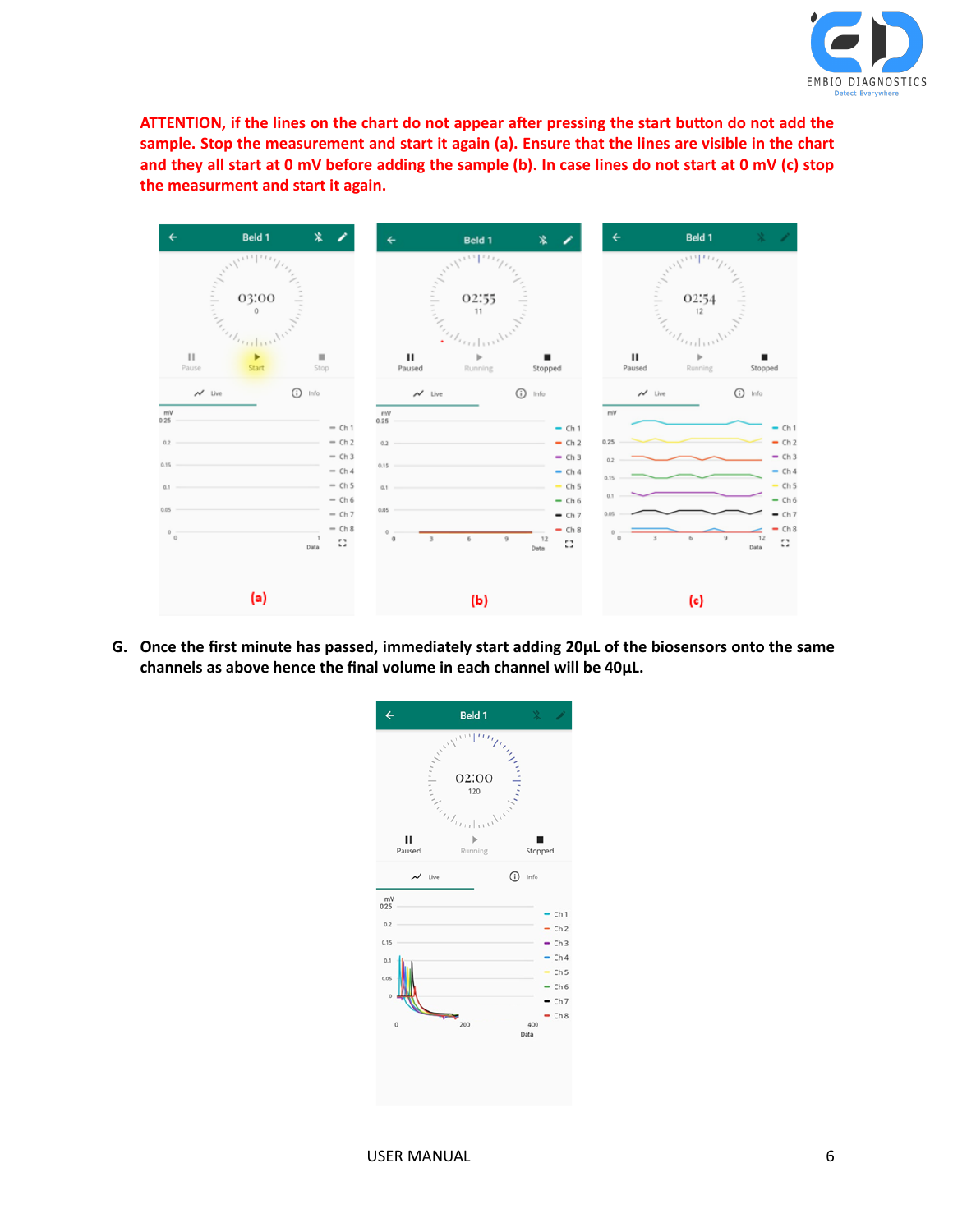

**After the END of the measurement, the result will appear on your mobile screen and the data will be uploaded automatically.**

| Disconnect<br><b>Continued In the Continued In the Continued In the Continued In the Continued In the Continued In the Continued In the Continued In the Continued In the Continued In the Continued In the Continued In the Continued In the </b><br>00<br>Engineering<br>Uploading<br>Please Wait<br>$\sim$ Live<br>$\odot$<br>Info<br>П<br>⊕<br>$\substack{\text{mV} \\ \text{0.25}}$<br>Restart<br>Pause<br>Stop<br>$-$ Ch <sub>1</sub><br><b>Result Negative SARS Cov-2</b><br>0.2<br>$-$ Ch <sub>2</sub><br><b>View Details</b><br>0, 15<br>$-$ Ch 3<br>$-$ Ch <sub>4</sub><br>0.1<br>Information<br>$-$ Ch <sub>5</sub><br>0.05<br>$-ch6$<br>0.4<br>$-$ Ch <sub>7</sub><br>$-$ Ch <sub>1</sub><br>Live<br>$-$ Ch $8$<br>$\mathbf 0$<br>200<br>400<br>$-$ Ch <sub>2</sub><br>Data | $\leftarrow$<br>Beld 1 | 鉴 |         |  |
|-----------------------------------------------------------------------------------------------------------------------------------------------------------------------------------------------------------------------------------------------------------------------------------------------------------------------------------------------------------------------------------------------------------------------------------------------------------------------------------------------------------------------------------------------------------------------------------------------------------------------------------------------------------------------------------------------------------------------------------------------------------------------------------------|------------------------|---|---------|--|
|                                                                                                                                                                                                                                                                                                                                                                                                                                                                                                                                                                                                                                                                                                                                                                                         |                        |   | $m$ New |  |
|                                                                                                                                                                                                                                                                                                                                                                                                                                                                                                                                                                                                                                                                                                                                                                                         |                        |   |         |  |
|                                                                                                                                                                                                                                                                                                                                                                                                                                                                                                                                                                                                                                                                                                                                                                                         |                        |   |         |  |
|                                                                                                                                                                                                                                                                                                                                                                                                                                                                                                                                                                                                                                                                                                                                                                                         |                        |   |         |  |

**H. By pressing the "View Details" command a new slide will open with the details of the result. By pressing the "Share via Email" command a new slide will open where you can fill in your details and send the test result as a report via email. For a new measurement press NEW and then EDIT to the enter the new information for the next sample in order to be ready for a new measurement.**

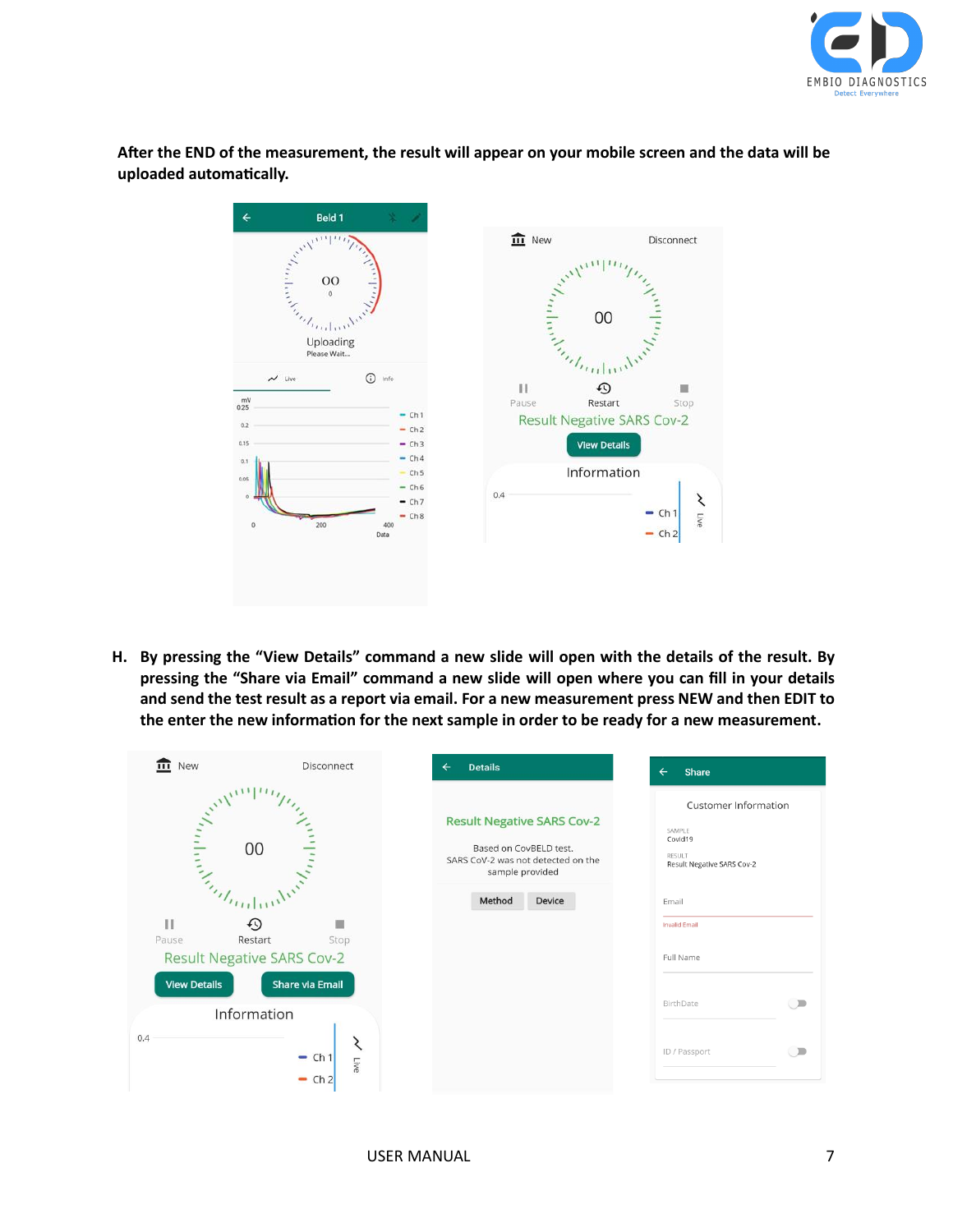

## **Warnings and precautions**

- For in vitro diagnostic use.
- Do not use the biosensors beyond the expiration date.
- Use appropriate precautions in the collection, handling, storage, and disposal of samples.
- Use of Nitrile, Latex (or equivalent) gloves is recommended when handling samples.
- Test electrodes are for one use only.
- The user should not open the tube containing the biosensors exposing it to the ambient environment until is ready for immediate use.
- If the biosensor solution contacts the skin or eye, flush with copious amounts of water.
- To obtain accurate results, the Package Insert instructions must be followed.
- Inadequate or inappropriate sample collection, storage, and transport may yield false test results.
- Sample collection and handling procedures require specific training and guidance.
- Use the appropriate Fixed Volume Pipette in accordance with test procedures.
- To obtain accurate results, the test should not be used inside a laminar flow hood or in a heavily ventilated area.
- Testing should be performed in an area with adequate ventilation.
- Dispose of containers and unused contents in accordance with local regulatory requirements.
- Wear suitable protective clothing, gloves, and eye/face protection when handling the contents of this kit.
- Wash hands thoroughly after handling.

## **Troubleshooting**

| <b>Faults</b>                                                                                                            | <b>Actions</b>                                                             |
|--------------------------------------------------------------------------------------------------------------------------|----------------------------------------------------------------------------|
| User enters false Credentials                                                                                            | Error message appears. User must enter the<br>right credentials.           |
| User forgot his password                                                                                                 | Can press "Forgot Password?" button to restore<br>the password.            |
| User (email) already exists                                                                                              | Error message appears. Must use a different<br>password.                   |
| Wrong password. a) Password does not meet<br>the requirements (e.g. short length) b) Confirm<br>password does not match. | Error message appears. Must enter Password<br>that meets the requirements. |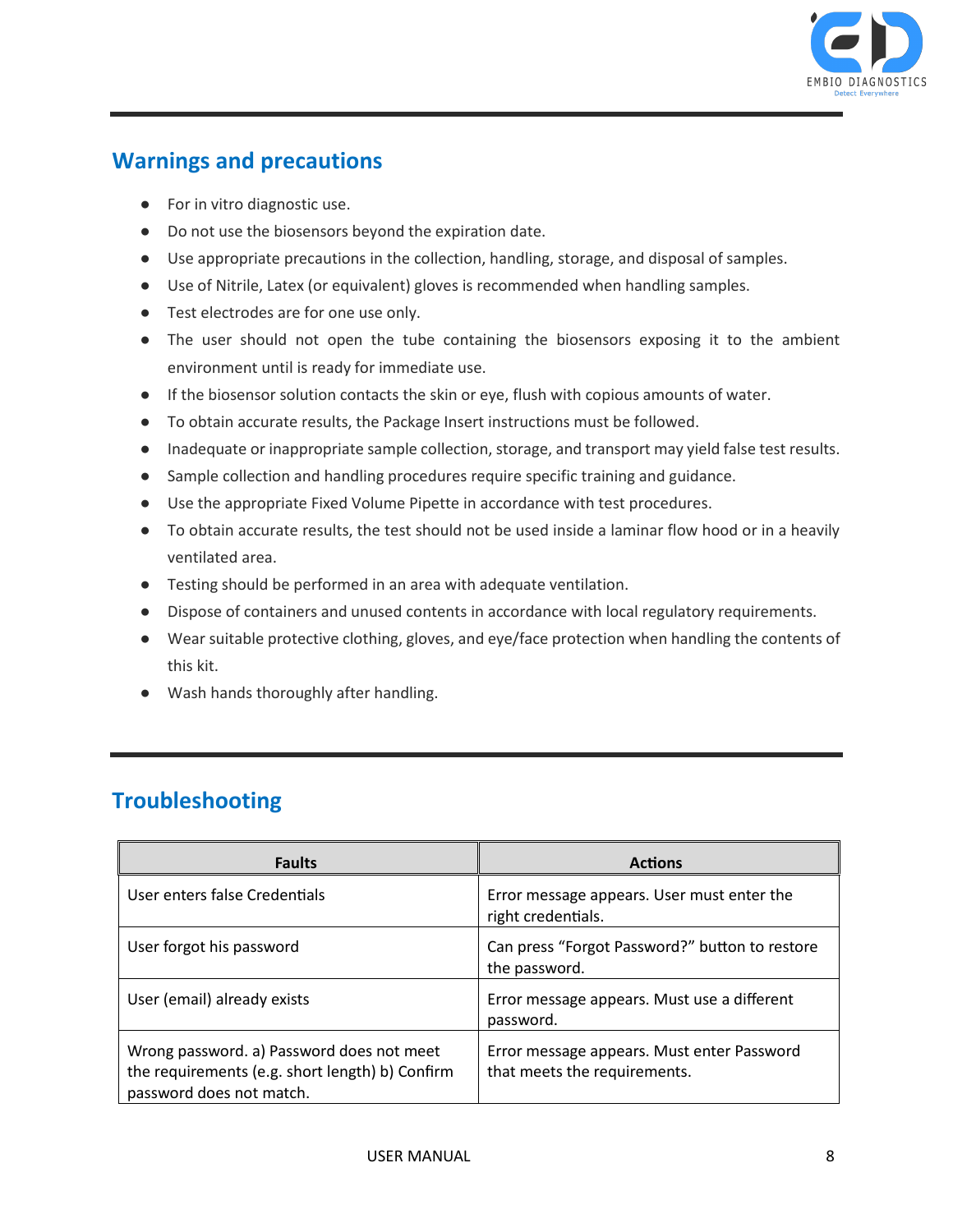

| Wrong information accidentally entered                       | Completed measurements can be found in the<br>results tab. Edit is available.                                                                                                                                                                             |
|--------------------------------------------------------------|-----------------------------------------------------------------------------------------------------------------------------------------------------------------------------------------------------------------------------------------------------------|
| Bluetooth is off                                             | Turn on Bluetooth                                                                                                                                                                                                                                         |
| <b>Location Permission disabled</b>                          | User must navigate to app permissions and<br>enable Location.                                                                                                                                                                                             |
| No results found                                             | Check if there are active BELD devices nearby.<br>Beld device must not be connected to another<br>mobile app.                                                                                                                                             |
| Cannot connect to BELD device                                | a) BELD Must not run on low battery b) BELD<br>device must be in close proximity (<2m) to the<br>mobile phone and no obstacles located between<br>them c) If a and b does not fix the problem then<br>restart both the BELD and mobile app.               |
| Accidentally wrong parameters                                | a) Sample code and Sample Level can be edited<br>after the measurement has finished. b) If the<br>sample is incorrect, the measurement must run<br>again (each sample corresponds to a different<br>algorithm) c) Measurement time must be >3<br>minutes. |
| The chart remains empty after the start button<br>is pressed | a) Stop measurement and check if BELD is still<br>connected. If it is connected press start again. If<br>it is disconnected or pressing start does not fix<br>the problem then start again with a new<br>measurement.                                     |
| Result is stuck in "Uploading"                               | a) Check your internet connection b) If no result<br>appears in 2 minutes, the measurement must be<br>taken from the beginning.                                                                                                                           |
| User enters wrong email data                                 | If "share via email screen" is still open a new<br>email can be sent, otherwise the measurement<br>must be taken from the beginning.                                                                                                                      |
| User enters wrong phone number                               | If "share via email screen" is still open a new<br>sms can be sent, otherwise the measurement<br>must be taken from the beginning.                                                                                                                        |
| Email or SMS has not arrived                                 | Email and phone must be in the correct form.                                                                                                                                                                                                              |
| Possibility of accessing the user's data                     | Only non-sensitive data is stored and encrypted<br>in the database. Communication via the<br>application is also encrypted via SSL.                                                                                                                       |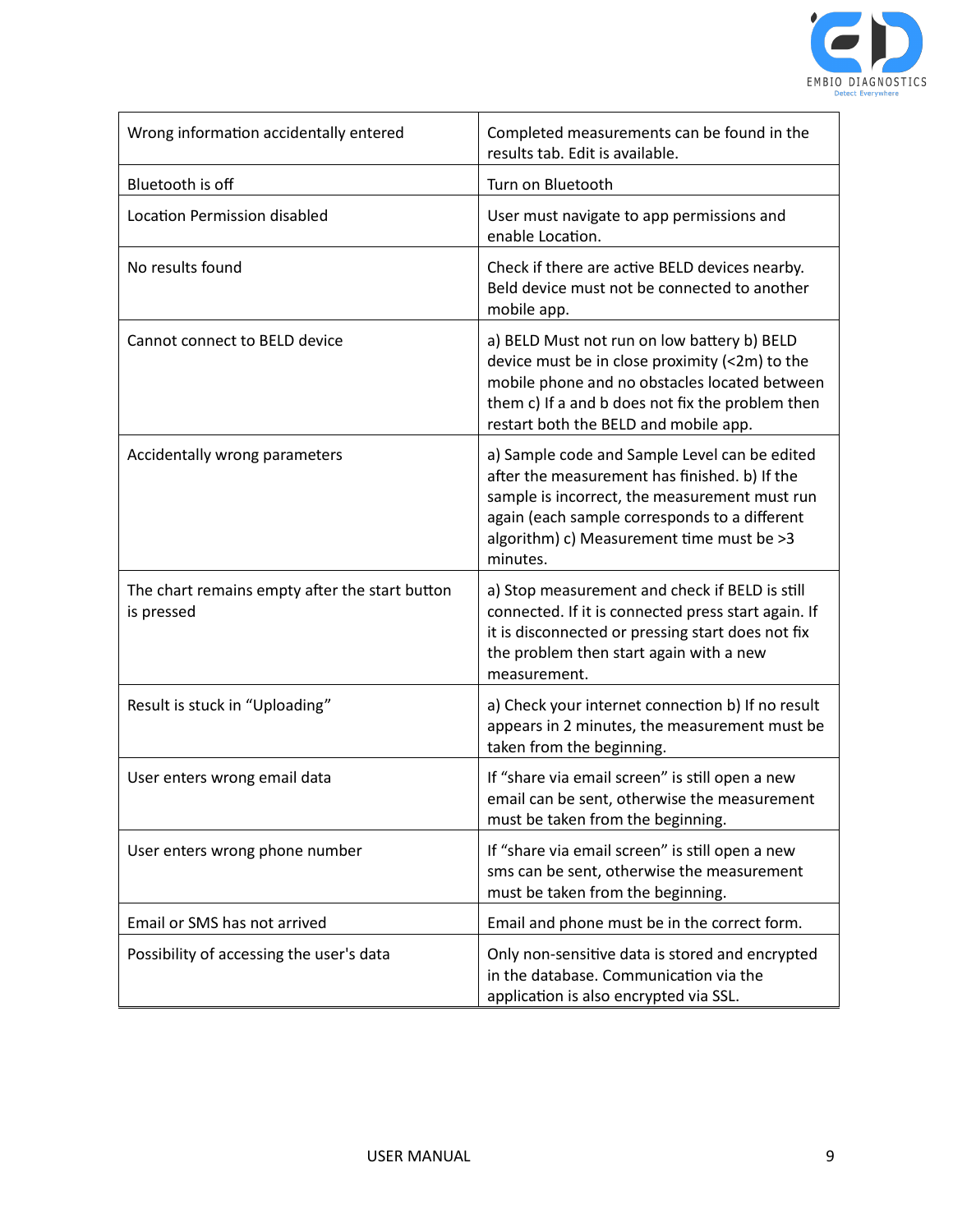

# **Kit storage and stability**

Store the kit at 4°C temperature. On the day of the test let the biosensors and samples warm up to room temperature. Cold samples can lead to erroneous or invalid results.